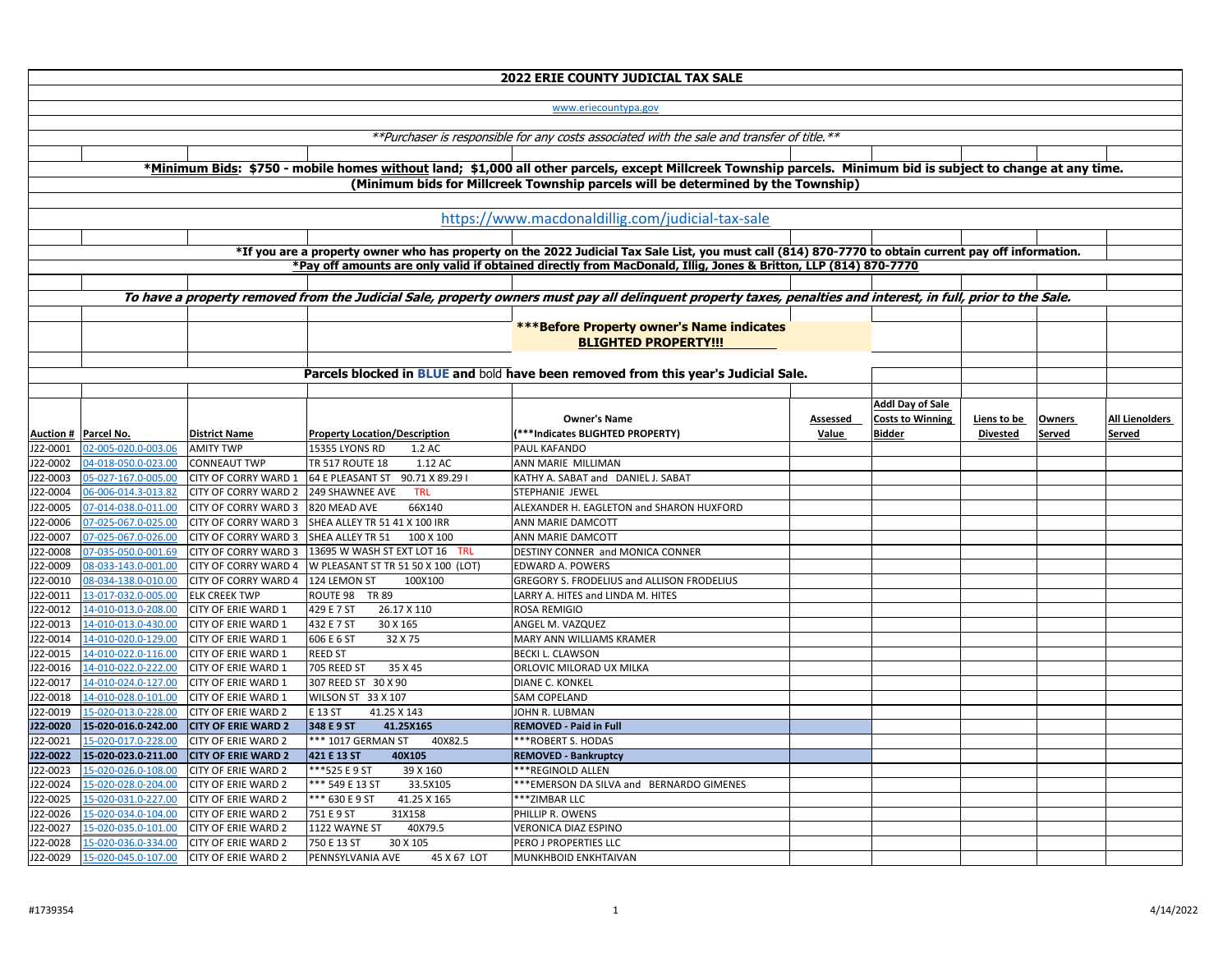|          |                                         |                                            |                                                                                            |                                             |              | <b>Addl Day of Sale</b> |                 |               |                       |
|----------|-----------------------------------------|--------------------------------------------|--------------------------------------------------------------------------------------------|---------------------------------------------|--------------|-------------------------|-----------------|---------------|-----------------------|
|          |                                         |                                            |                                                                                            | <b>Owner's Name</b>                         | Assessed     | <b>Costs to Winning</b> | Liens to be     | <b>Owners</b> | <b>All Lienolders</b> |
|          | Auction #   Parcel No.                  | <b>District Name</b>                       | <b>Property Location/Description</b>                                                       | <b>***Indicates BLIGHTED PROPERTY)</b>      | <b>Value</b> | <b>Bidder</b>           | <b>Divested</b> | Served        | <b>Served</b>         |
| J22-0030 | 15-021-023.0-216.00                     | <b>CITY OF ERIE WARD 2</b>                 | *** 1962 E 20 ST 166.75 X 120                                                              | ***JOSEPH W. JOHNSON and REATHA MAE JOHNSON |              |                         |                 |               |                       |
| J22-0031 | 16-030-026.0-236.00                     | <b>CITY OF ERIE WARD 3</b>                 | W 17 ST NS BET WALNUT + CHERRY                                                             | DOUGLAS J. MARLOWE                          |              |                         |                 |               |                       |
| J22-0032 | 16-030-044.0-116.00                     | <b>CITY OF ERIE WARD 3</b>                 | W 16 ST 2.5 X 165 BET 942 & 946                                                            | JEANETTE MCGUINESS                          |              |                         |                 |               |                       |
| J22-0033 | 16-030-061.0-131.00                     | <b>CITY OF ERIE WARD 3</b>                 | 1352 W 10 ST 31.25 X 103.12                                                                | KEITH A. PIERCE                             |              |                         |                 |               |                       |
| J22-0034 | 16-031-029.0-130.00                     | <b>CITY OF ERIE WARD 3</b>                 | 1230 W 21 ST<br>35 X 135                                                                   | <b>STEFANIE LYNN HILLS</b>                  |              |                         |                 |               |                       |
| J22-0035 | 18-050-003.0-115.00                     | <b>CITY OF ERIE WARD 5</b>                 | *** 2406 FRENCH ST<br>28 X 60                                                              | ***JOHN PAGE                                |              |                         |                 |               |                       |
| J22-0036 | 18-050-015.0-210.00                     | <b>CITY OF ERIE WARD 5</b>                 | 33.33 X 135<br>333 E 24 ST                                                                 | JENNIFER WINGER                             |              |                         |                 |               |                       |
| J22-0037 | 18-050-018.0-221.00                     | <b>CITY OF ERIE WARD 5</b>                 | *** 409 E 22 ST<br>30 X 60                                                                 | *** MICHAEL A. T. FETZNER                   |              |                         |                 |               |                       |
| J22-0038 | 18-050-023.0-103.00                     | <b>CITY OF ERIE WARD 5</b>                 | 60 X 143<br>519 21 E 25 ST                                                                 | JOHN G. LAZAR                               |              |                         |                 |               |                       |
| J22-0039 | 18-050-026.0-221.00                     | <b>CITY OF ERIE WARD 5</b>                 | 622 E 23 ST<br>33 X 135                                                                    | <b>REMOVED - Bankruptcy</b>                 |              |                         |                 |               |                       |
| J22-0040 | 18-050-033.0-114.00                     | <b>CITY OF ERIE WARD 5</b>                 | 825 E 21 ST<br>34 X 128                                                                    | <b>SHIRLEY WILLIS</b>                       |              |                         |                 |               |                       |
| J22-0041 | 18-050-033.0-121.00                     | <b>CITY OF ERIE WARD 5</b>                 | 38 X 90<br>2105 WAYNE ST                                                                   | 05 WAYNE TRUST - JAMES FLYNN TRUSTEE        |              |                         |                 |               |                       |
| J22-0042 | 18-050-034.0-237.00                     | <b>CITY OF ERIE WARD 5</b>                 | E 22 ST<br>16 X 135                                                                        | PAUL R. KITCHEN and CAROLYNN S. KITCHEN     |              |                         |                 |               |                       |
| J22-0043 | 18-050-037.0-109.00                     | <b>CITY OF ERIE WARD 5</b>                 | 947 E 21 ST<br>40 X 135                                                                    | ALFREDO RIVERA                              |              |                         |                 |               |                       |
| J22-0044 | 18-050-038.0-115.00                     | <b>CITY OF ERIE WARD 5</b>                 | 919 E 23 ST<br>40 X 135                                                                    | FRANK J. BARKO                              |              |                         |                 |               |                       |
| J22-0045 | 18-050-041.0-105.00                     | <b>CITY OF ERIE WARD 5</b>                 | *** 1003 E 23 ST<br>50 X 135                                                               | ***LUIS MONTES                              |              |                         |                 |               |                       |
| J22-0046 | 18-050-068.0-113.00                     | <b>CITY OF ERIE WARD 5</b>                 | *** 506 E 28 ST<br>38 X 135                                                                | ***OWEN B. GEARY                            |              |                         |                 |               |                       |
| J22-0047 | 18-050-083.0-240.00                     | <b>CITY OF ERIE WARD 5</b>                 | 30 X 140<br>238 E 31 ST                                                                    | EDDIE R. JOHNSON                            |              |                         |                 |               |                       |
| J22-0048 | 18-051-002.0-104.00                     | <b>CITY OF ERIE WARD 5</b>                 | *** 2236 WARFEL AVE<br>80 X 110                                                            | *** GINA FRANCO                             |              |                         |                 |               |                       |
| J22-0049 | 18-051-032.0-518.00                     | <b>CITY OF ERIE WARD 5</b>                 | 2003 GLENDALE AVE 55 X 120                                                                 | <b>BERNICE FIOLEK</b>                       |              |                         |                 |               |                       |
| J22-0050 | 18-052-021.0-101.00                     | <b>CITY OF ERIE WARD 5</b>                 | LAKEVIEW SUB L176 40 X 132                                                                 | <b>BEATRICE JOHNSON</b>                     |              |                         |                 |               |                       |
| J22-0051 | 18-053-058.0-130.00                     | <b>CITY OF ERIE WARD 5</b>                 | HILLSIDE BL L285 50X120                                                                    | JAMES F. MILES and DIANE M. MILES           |              |                         |                 |               |                       |
| J22-0052 | 18-053-058.0-131.00                     | <b>CITY OF ERIE WARD 5</b>                 | HILLSIDE BLVD SUB L284 50X120                                                              | JAMES F. MILES and DIANE M. MILES           |              |                         |                 |               |                       |
| J22-0053 | 19-060-018.0-108.00                     | <b>CITY OF ERIE WARD 6</b>                 | 613 W 22 ST 35 X 135                                                                       | JAMES P. MATTIX and NOELLE M. MOUNTAIN      |              |                         |                 |               |                       |
| J22-0054 | 19-060-030.0-214.00                     | <b>CITY OF ERIE WARD 6</b>                 | SS W 20 ST 42 X 135                                                                        | RICHARD M. GANT and COLLEEN GANT            |              |                         |                 |               |                       |
| J22-0055 | 19-061-023.0-317.00                     | <b>CITY OF ERIE WARD 6</b>                 | LOT 89 HOMECREST 40X120                                                                    | WM. LAIRD ET AL                             |              |                         |                 |               |                       |
| J22-0056 | 21-054-092.0-001.94                     | <b>FAIRVIEW TWP</b>                        | 6621 W RIDGE RD<br><b>TRL</b>                                                              | ROCHELLE L. HARWOOD                         |              |                         |                 |               |                       |
| J22-0057 | 22-011-024.0-014.00                     | <b>FRANKLIN TWP</b>                        | INTERSTATE 79 TR 77 2.69 AC (landlocked) MICHAEL YATZOR                                    |                                             |              |                         |                 |               |                       |
|          | J22-0058 24-006-028.0-002.94 GIRARD TWP |                                            | 3850 WILLIAMS RD LOT 1A TRL (gone?)   MELISSA MCCRAY and YVONNE THALER                     |                                             |              |                         |                 |               |                       |
| J22-0059 | 27-050-151.0-011.02                     | <b>HARBORCREEK TWP</b>                     | PARKER AVE LOT 41 40 X 125                                                                 | <b>REMOVED - Paid in Full</b>               |              |                         |                 |               |                       |
| J22-0060 | 28-004-004.0-001.90 LAKE CITY BORO      |                                            | 10067 W LAKE RD L11 TRL                                                                    | <b>KELLY GLASS SHANE and KIMBERL NJORGE</b> |              |                         |                 |               |                       |
| J22-0061 | 29-016-064.2-003.32                     | LAWRENCE PARK TWP                          | 4011 SAGA ST<br><b>TRL</b>                                                                 | <b>DOUGLAS FLOWER</b>                       |              |                         |                 |               |                       |
| J22-0062 | 30-014-064.0-001.05                     | LEBOEUF TWP                                | WAITE ROAD LOT 20 X 325.06                                                                 | DANNY R. ANTELL and MARY J. ANTELL          |              |                         |                 |               |                       |
| J22-0063 | 33-016-019.0-264.76 MILLCREEK TWP       |                                            | 411 KELSO DR LOT 22<br><b>TRL</b>                                                          | RICK MCCLURE                                |              |                         |                 |               |                       |
| J22-0064 | 33-016-032.0-002.58                     | MILLCREEK TWP                              | 411 KELSO DR LOT 39<br><b>TRL</b>                                                          | CM SALES                                    |              |                         |                 |               |                       |
| J22-0065 | 33-023-130.1-009.76                     | MILLCREEK TWP                              | 5228 DEEPWOOD LN<br><b>TRL</b>                                                             | ROBIN S. SWOPE                              |              |                         |                 |               |                       |
| J22-0066 | 33-092-376.0-070.04                     | MILLCREEK TWP                              | ALISON AVE LOT 13 65 X 120                                                                 | WOODBERRY DEVELOPMENT INC                   |              |                         |                 |               |                       |
| J22-0067 | 33-118-468.0-016.00                     | MILLCREEK TWP                              | NEW PERRY HWY 160 X 175 X 190                                                              | DAVID M. MERCER and ELIZABETH M. MERCER     |              |                         |                 |               |                       |
| J22-0068 | 37-025-088.4-015.57                     | NORTH EAST TWP                             | 5321 LOOMIS ST LT 103 TRL                                                                  | JOSHUA REECE HIMES and BRITT VILELLA        |              |                         |                 |               |                       |
| J22-0069 | 39-013-039.0-019.00                     | <b>SPRINGFIELD TWP</b>                     | OFF RIDGE RD TR G 1.5 AC CAL (landlock) WILMOT C. DRAPER and BESSIE DRAPER                 |                                             |              |                         |                 |               |                       |
| J22-0070 | 40-014-088.2-005.46 SUMMIT TWP          |                                            | <b>8513 DEER DR</b><br><b>TRL</b>                                                          | <b>REMOVED - Paid in Full</b>               |              |                         |                 |               |                       |
| J22-0071 | 40-014-088.5-001.22                     | <b>SUMMIT TWP</b>                          | 80 PINEWOOD LN<br>TRL                                                                      | RICHARD GALENA                              |              |                         |                 |               |                       |
| J22-0072 | 41-003-005.0-005.00                     |                                            | UNION CITY BORO WARD 8 JOHN ST 130 X 165 (lot only)                                        | CANDY S. BATES and KEITH A. BATES           |              |                         |                 |               |                       |
| J22-0073 | 41-004-008.0-004.02                     | UNION CITY BORO WARD 11 MAPLE ST 106 X 120 |                                                                                            | <b>JASON E. KENT</b>                        |              |                         |                 |               |                       |
| J22-0074 | 41-011-044.0-005.00                     |                                            | UNION CITY BORO WARD 80 EAST HIGH ST 80X200                                                | <b>GARY THOMAS and HEATHER THOMAS</b>       |              |                         |                 |               |                       |
| J22-0075 | 41-014-056.0-001.00                     |                                            | UNION CITY BORO WARD 4 THRU 12 PLEASANT 330X120 IRR (land only WAYNE S. LOCKARD & SONS INC |                                             |              |                         |                 |               |                       |
| J22-0076 | 42-015-078.0-007.00                     |                                            | UNION CITY BORO WARD 46 ATLANTIC ST 60 X 130 IRR                                           | DIANNE L. FRANKENBERGER                     |              |                         |                 |               |                       |
| J22-0077 | 45-023-054.1-001.49                     | <b>WASHINGTON TWP</b>                      | 26 DUKE DR LOT 26 TRL                                                                      | <b>DENNIS WRIGHT</b>                        |              |                         |                 |               |                       |
| J22-0078 | 45-031-047.3-001.26                     | <b>WASHINGTON TWP</b>                      | 41 FRANKLIN LOT E-8 TRL                                                                    | <b>VENESSA L. THOMPSON</b>                  |              |                         |                 |               |                       |
| J22-0079 | 45-031-047.3-001.53                     | <b>WASHINGTON TWP</b>                      | 37 FRANKLIN DR LOT E-6 TRL                                                                 | LISA FAZIO                                  |              |                         |                 |               |                       |
| J22-0080 | 46-003-005.0-003.00 WATERFORD BORO      |                                            | 652 HIGH ST<br>82.5 X 155                                                                  | <b>BENNY HUNT</b>                           |              |                         |                 |               |                       |
|          |                                         |                                            |                                                                                            |                                             |              |                         |                 |               |                       |